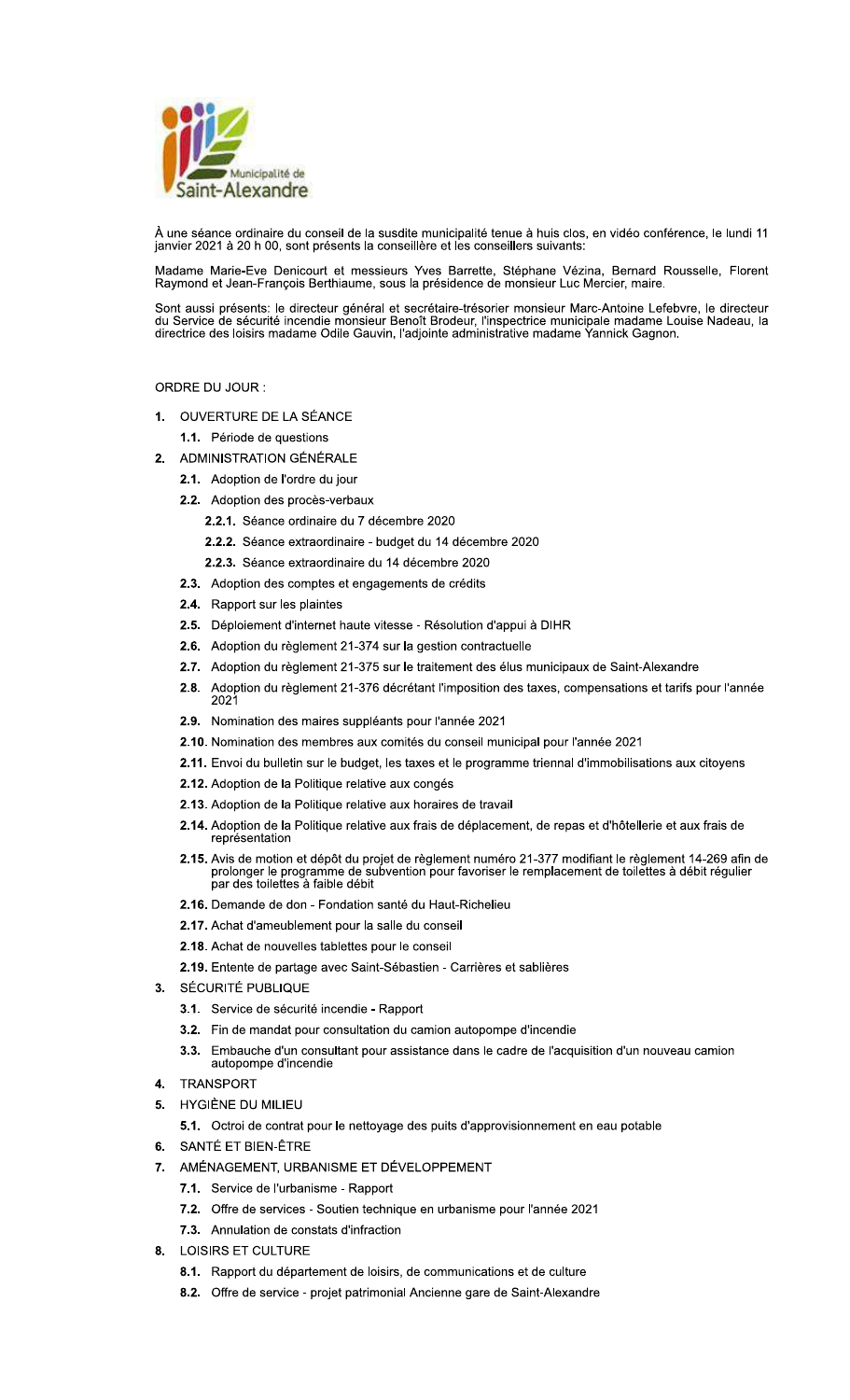- 8.3. Projet d'affichage régional programmation culturelle / carrefours culturels
- 8.4. Demandes d'aide financière Programme En Montérégie, on bouge!
- 8.5. Achat d'un projecteur et d'un écran pour le Pavillon des loisirs
- 8.6. Journée de réflexion sur les loisirs
- 9. CORRESPONDANCE
- 10. AFFAIRES DIVERSES
- 11. CLÔTURE DE LA SÉANCE

### $\mathbf{1}$ . <u>OUVERTURE DE LA SÉANCE</u>

Les membres présents à l'ouverture de la séance formant quorum, l'assemblée est déclarée régulièrement constituée par le maire, monsieur Luc Mercier à 20 h 00.

# Période de questions

Conformément aux dispositions de la loi, le maire invite les personnes présentes à poser des questions aux membres du conseil municipal. De plus, le public a été invité à présenter ses questions au conseil municipal, par écrit en transmettant leur demande par le moyen de leur choix<br>(poste, télécopieur, courriel ou livré à l'hôtel de ville).

Trois questions ont été posées aux membres du conseil.

### **ADMINISTRATION GÉNÉRALE**  $2.$

### 21-01-01 Adoption de l'ordre du jour

Il est proposé par le conseiller Florent Raymond, appuyé par la conseillère Marie-Eve Denicourt et résolu d'adopter l'ordre du jour, tout en ajoutant le point 8.6 Journée de réflexion sur les loisirs et en gardant le point affaires diverses ouvert.

# **Adoption des procès-verbaux**

### 21-01-02 Séance ordinaire du 7 décembre 2020

CONSIDÉRANT QUE le procès-verbal a été transmis aux membres du conseil dans les délais prescrits pour qu 'ils en fassent lecture;

CONSIDÉRANT QUE les membres du conseil ont individuellement pris connaissance du procèsverbal de la séance ordinaire du 7 décembre 2020;

CONSIDÉRANT QUE ceux-ci renoncent à la lecture du procès-verbal;

EN CONSÉQUENCE, il est proposé par le conseiller Yves Barrette, appuyé par le conseiller Bernard<br>Rousselle et résolu d'adopter le procès-verbal de la séance ordinaire du 7 décembre 2020 tel que rédigé.

Adoptée à l'unanimité

### 21-01-03 Séance extraordinaire - budget du 14 décembre 2020

CONSIDÉRANT QUE le procès-verbal a été transmis aux membres du conseil dans les délais prescrits pour qu 'ils en fassent lecture;

CONSIDÉRANT QUE les membres du conseil ont individuellement pris connaissance du procès-<br>verbal de la séance extraordinaire - budget du 14 décembre 2020;

**CONSIDÉRANT QUE** ceux-ci renoncent à la lecture du procès-verbal;

EN CONSÉQUENCE, il est proposé par le conseiller Stéphane Vézina, appuyé par la conseillère Marie-Eve Denicourt et résolu d'adopter le procès-verbal de la séance extraordinaire - budget du 14<br>décembre 2020 tel que rédigé.

Adoptée à l'unanimité

#### 21-01-04 Séance extraordinaire du 14 décembre 2020

CONSIDÉRANT QUE le procès-verbal a été transmis aux membres du conseil dans les délais prescrits pour qu 'ils en fassent lecture;

CONSIDÉRANT QUE les membres du conseil ont individuellement pris connaissance du procèsverbal de la séance extraordinaire du 14 décembre 2020;

CONSIDÉRANT QUE ceux-ci renoncent à la lecture du procès-verbal;

EN CONSÉQUENCE, il est proposé par le conseiller Florent Raymond, appuyé par le conseiller Yves<br>Barrette et résolu d'adopter le procès-verbal de la séance extraordinaire du 14 décembre 2020 tel que rédigé.

Adoptée à l'unanimité

# 21-01-05 Adoption des comptes et engagements de crédits

ATTENDU QUE le conseil municipal a pris connaissance de la liste des chèques émis, des virements bancaires effectués par la Municipalité ainsi que la liste des comptes à payer pour le mois de janvier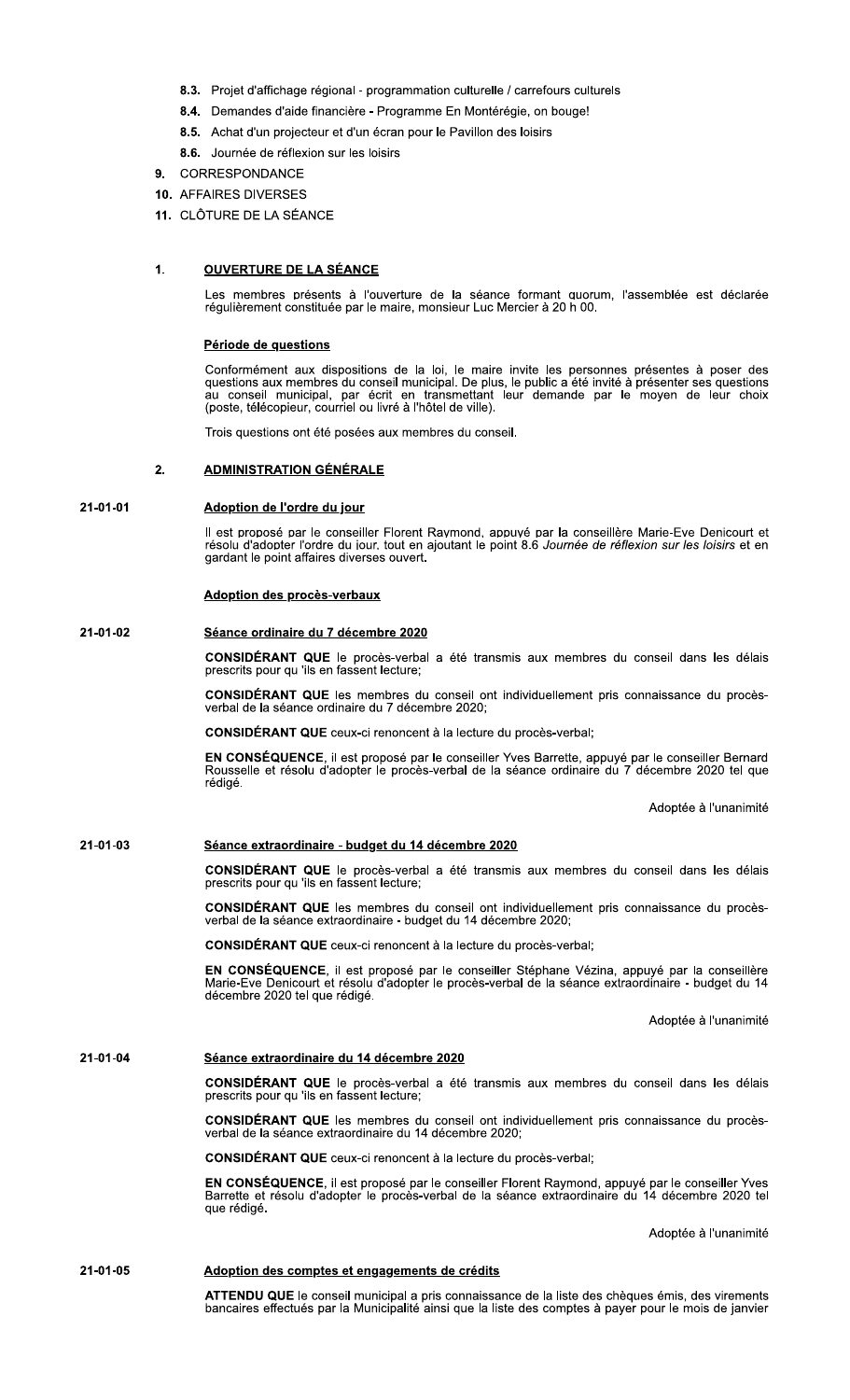accepter la liste des comptes a payer ainsi que la liste des cheques emis et paiements bancaires pour un total de 293 433,72 \$ et autorisation est donnee au directeur general et secretaire-<br>trésorier de payer lesdits comptes. e payer lesqits comptes.

| 2021, et, s'en déclare satisfait;                                                                                                                                                                                    |                                  |              |                               |       |  |
|----------------------------------------------------------------------------------------------------------------------------------------------------------------------------------------------------------------------|----------------------------------|--------------|-------------------------------|-------|--|
| <b>ATTENDU QU'il</b> y a lieu de les accepter, et d'autoriser le paiement de ces derniers;                                                                                                                           |                                  |              |                               |       |  |
| EN CONSÉQUENCE, il est proposé par le conseiller Jean-François Berthiaume,<br>appuyé par le conseiller Stéphane Vézina                                                                                               |                                  |              |                               |       |  |
| et résolu d'accepter la liste des comptes à payer ainsi que la liste des chèques ém<br>bancaires pour un total de 293 433,72 \$ et autorisation est donnée au directeur génér<br>trésorier de payer lesdits comptes. |                                  |              |                               |       |  |
| Prélèvements automatiques                                                                                                                                                                                            | 3920 à 3942<br>81670 à 81714     | pour         | 47 200.51 \$                  |       |  |
| Chèques fournisseurs                                                                                                                                                                                                 | ajout factures                   | pour<br>pour | 63 747,24 \$<br>139 114.29 \$ |       |  |
| Rémunération                                                                                                                                                                                                         | 501482 à 501533<br>ch.7379, 7380 | pour<br>pour | 43 347,74 \$<br>23.94 \$      |       |  |
|                                                                                                                                                                                                                      |                                  |              |                               | Adopt |  |

Adoptée à l'unanimité

Le rapport des plaintes du mois de decembre 2020, totalisant une (1) plainte, est depose de Rapport sur les plaintes<br>Le rapport des plaintes du mois de décembre 2020, totalisant une (1) plainte, est déposé devant le<br>conseil.<br>Déploiement d'internet haute vitesse - Résolution d'appui à DIHR<br>CONSIDÉRANT QUE l'Intern

21-01-06 Déploiement d'internet haute vitesse - Résolution d'appui à DIHR

CONSIDERANT QUE l'internet naute vitesse est un service essentiel pour les communautes de<br>même qu'un levier de développement économique; même qu'un levier de développement économique;

meme qu'un levier de developpement economique;<br>CONSIDÉRANT QUE les municipalités du territoire du Haut-Richelieu, soit Henryville, Lacolle, Mont-Saint-Gregoire, Noyan, Saint-Alexandre, Saint-Blaise-sur-Richelleu, Saint-Georges-de-Clarenceville,<br>Saint-Jean-sur-Richelleu, Saint-Paul-de-l'Île-aux-Noix, Saint-Sébastien, Saint-Valentin, Sainte-Annede-Sabrevois, Sainte-Brigide-d'Iberville et Venise-en-Quebec ne sont toujours pas entierement<br>desservies; Saint-Grégoire, Noyan, Saint-Alexandre, Saint-Blaise-sur-Richelieu, Saint-Georges-Saint-Jean-sur-Richelieu, Saint-Bau-sur-Richelieu, Saint-Sebastien, Saint-Valent<br>
Saint-Jean-sur-Richelieu, Saint-Paul-de-l'Île-aux-Noix, Sa

desservies;<br>**CONSIDÉRANT QUE** le gouvernement fédéral a constitué un nouveau Fonds pour la large bande universelle ayant 4 volets;

EN CONSÉQUENCE, il est proposé par le conseiller Bernard Rousselle,<br>: appuyé par le conseiller Jean-françois Berthiaume et résolu

QUE le préambule de la présente en fasse partie intégrante;

 $\overline{u}$  due to conseil de la municipalité de Saint-Alexandre appuie les demarches de Developpement Innovations Haut-Richelieu (IHR telecom) en vue d'obtenir de l'aide financiere du nouveau Fonds<br>pour la large bande universelle et ce, en vue de la finalisation de la desserte en Internet haute vitesse dans l'ensemble des municipalites du territoire du Haut-Richelleu.

Adoptee a runanimite

# 21-01-07 Adoption du règlement 21-374 sur la gestion contractuelle

ATTENDU QUE conformement aux dispositions de l'article 148 du Code municipal du Quebec, une copie du projet de regiement 21-374 concernant la gestion contractuelle etait disponible au plus tard rz neures avant l'heure fixee pour le debut de la seance et a, en consequence ete remise aux<br>membres du conseil municipal; membres du conseil municipal;

ATTENDU QUE des le debut de la presente seance, des copies du present reglement etalent<br>disponibles pour le public; disponibles pour le public:

ATTENDU QU'avant l'adoption du reglement, le directeur general et secretaire-tresorier a mentionne<br>l'objet de celui-ci et qu'aucune modification n'a été apporté entre le projet déposé et le règlement soumis pour adoption. membres du conseil municipal;<br> **ATTENDU QUE** dès le début de la présente séance, des copies du présent règ<br>
disponibles pour le public;<br> **ATTENDU QU'** avant l'adoption du règlement, le directeur général et secrétaire-tréso

EN CONSÉQUENCE, il est proposé par le conseiller Jean-François Berthiaume,<br>appuyé par le conseiller Florent Raymond;

et resolu que le regiement 21-374 concernant la gestion contractuelle soit adc

opte.<br>Adoptée à l'unanimité

# 21-01-08 Adoption du règlement 21-375 sur le traitement des élus municipaux de Saint-Alexandre

ATTENDO QUE conformement aux dispositions de l'article 148 du Code municipal du ATTENDU QUE conformement aux dispositions de l'article 148 du Code municipal du Quebec, une<br>copie du projet de règlement 21-375 concernant le traitement des élus était disponible au plus tard 72 neures avant l'heure fixee pour le debut de la seance et a, en consequence ete remise aux membres<br>du conseil municipal; du conseil municipal:

ATTENDU QUE des le debut de la presente seance, des copies du present reglement étaient disponibles pour le public;

ATTENDU QU'avant l'adoption du regiement, le directeur general et secretaire-tresorier a mentionne<br>l'objet de celui-ci et qu'aucune modification n'a été apporté entre le projet déposé et le règlement soumis pour adoption.

EN CONSÉQUENCE, il est proposé par le conseiller Yves Barrette,<br>appuyé par le conseiller Stéphane Vézina;

et resolu que le reglement 21-375 concernant le traitement des eius soit adc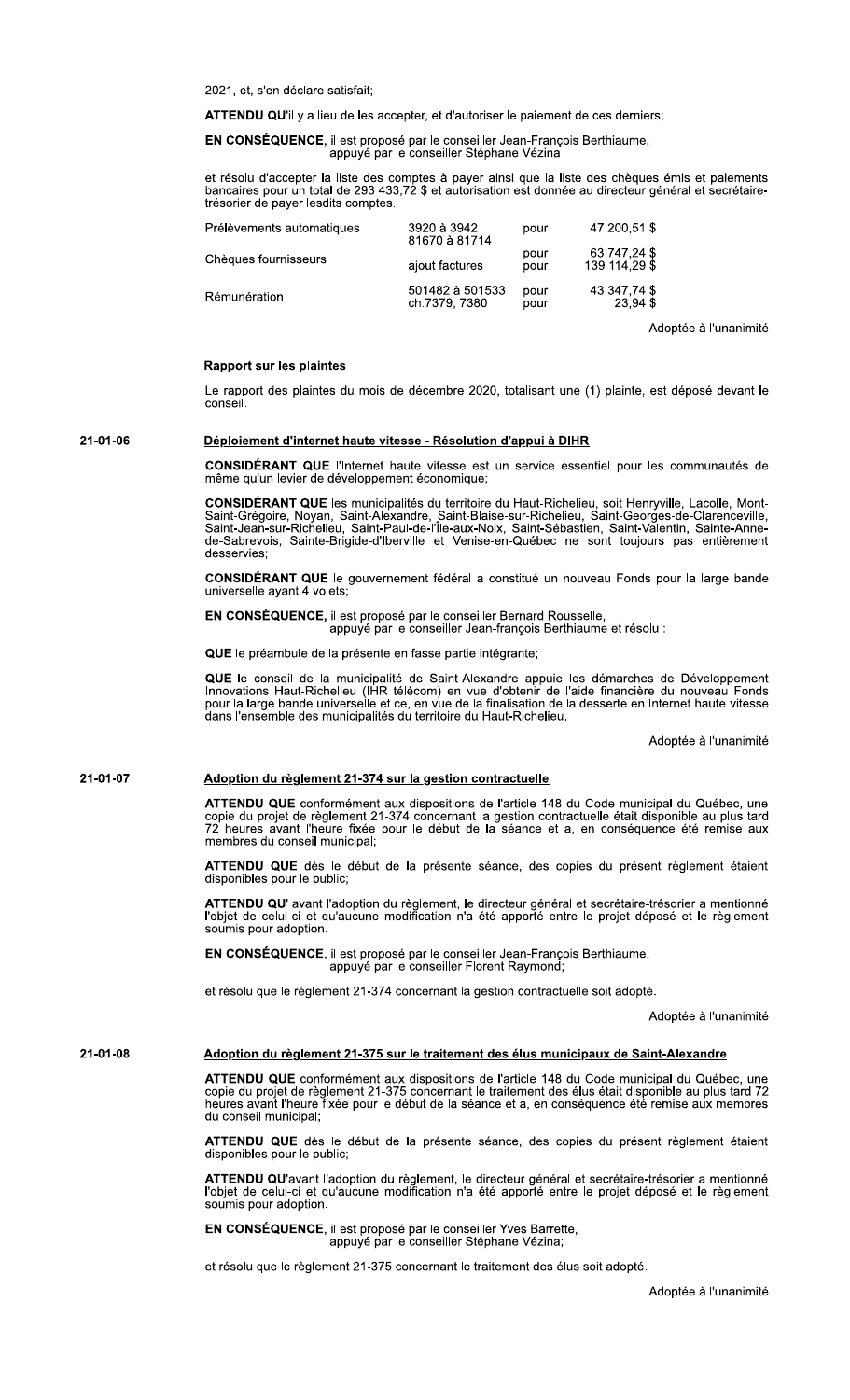# <u>Adoption du règlement 21-376 décrétant l'imposition des taxes, compensations et tarifs pour </u><br><u>l'année 2021</u> 21-01-09

ATTENDU QUE conformément aux dispositions de l'article 148 du Code municipal du Québec, une copie du projet de règlement 21-376 décrétant l'imposition des taxes, compensations et tarifs pour l'année 2021 était disponible a a, en conséquence été remise aux membres du conseil municipal;

ATTENDU QUE dès le début de la présente séance, des copies du présent règlement étaient disponibles pour le public ainsi que sur le site Internet de la municipalité depuis le dépôt du projet de règlement devant le conseil;

ATTENDU QU'avant l'adoption du règlement, le directeur général et secrétaire-trésorier a mentionné<br>l'objet de celui-ci et qu'aucune modification n'a été apporté entre le projet déposé et le règlement soumis pour adoption.

EN CONSÉQUENCE, il est proposé par le conseiller Stéphane Vézina,<br>appuyé par la conseillère Marie-Eve Denicourt;

et résolu que le règlement 21-376 décrétant l'imposition des taxes, compensations et tarifs pour<br>l'année 2021 soit adopté.

Adoptée à l'unanimité

# $21 - 01 - 10$ Nomination des maires suppléants pour l'année 2021

Il est proposé par le conseiller Bernard Rousselle, appuyé par le conseiller Yves Barrette et résolu de nommer les personnes suivantes aux périodes indiquées à titre de maire suppléant pour l'année 2021 avec le pouvoir de Saint-Alexandre et de siéger à la MRC du Haut-Richelieu en cas d'absence:

| Maire suppléant          | <b>Période</b>         |
|--------------------------|------------------------|
| <b>Florent Raymond</b>   | Janvier à Mars 2021    |
| Jean-Francois Berthiaume | Avril à Juin 2021      |
| Marie-Eve Denicourt      | Juillet à Octobre 2021 |

Adoptée à l'unanimité

#### $21 - 01 - 11$ Nomination des membres aux comités du conseil municipal pour l'année 2021

Il est proposé par le conseiller Jean-François Berthiaume, appuyé par le conseiller Florent<br>Raymond et résolu d'approuver la liste des membres des comités du conseil pour l'année 2021 et des<br>représentants du conseil au sei

# **COMITÉS**

Actions bénévoles Stéphane Vézina Marie-Eve Denicourt Aréna de Bedford Luc Mercier Yves Barrette, président<br>Jean-François Berthiaume<br>Stéphane Vézina **Autoroute 35** Circuit de mobilité active (CMA) **Yves Barrette** Jean-François Berthiaume et transport Stéphane Vézina, président **Communications et technologies** de l'information Marie-Eve Denicourt Jean-François Berthiaume Florent Raymond, président<br>Stéphane Vézina<br>Yves Barrette Environnement Politique familiale Yves Barrette, président Stéphane Vézina Réseaux Aqueduc / Égout Yves Barrette, président Florent Raymond<br>Bernard Rousselle **Ressources humaines (RH)** 

Marie-Eve Denicourt, présidente Yves Barrette Stéphane Vézina Jean-François Berthiaume

Jean-François Berthiaume, président<br>Stéphane Vézina

Bernard Rousselle, président Marie-Eve Denicourt<br>Florent Raymond

Bernard Rousselle, président<br>Jean-François Berthiaume<br>Florent Raymond

**Voirie** 

**ORGANISMES** 

sécurité civile Urbanisme (CCU)

Service incendie (SSI) et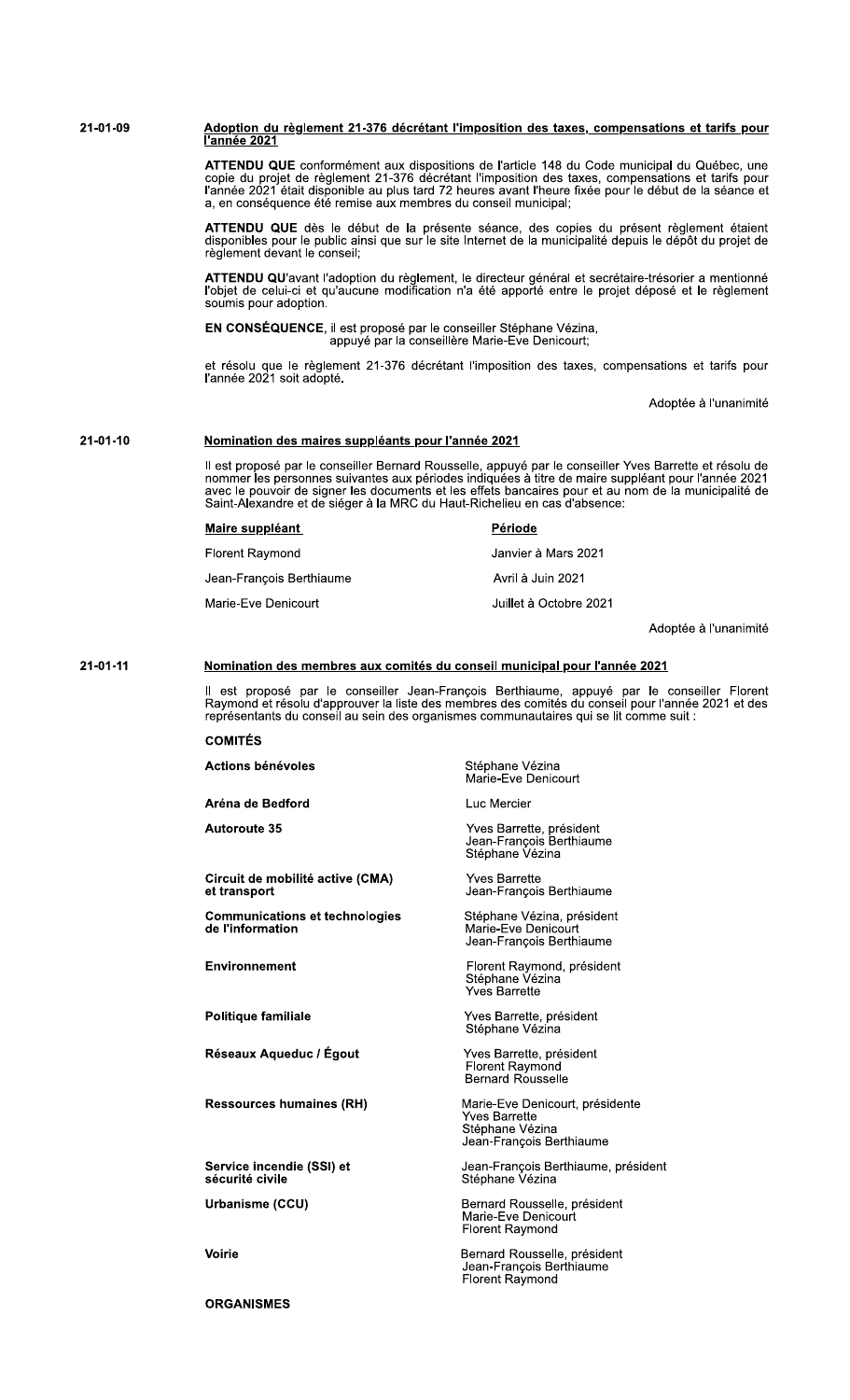|              | Centre d'entraide régional d'Henryville                                                                                                                                                                                                                                                                                                                            | <b>Bernard Rousselle</b> |  |  |
|--------------|--------------------------------------------------------------------------------------------------------------------------------------------------------------------------------------------------------------------------------------------------------------------------------------------------------------------------------------------------------------------|--------------------------|--|--|
|              | Office municipal d'habitation du Haut-Richelieu                                                                                                                                                                                                                                                                                                                    | Réjean Messier           |  |  |
|              | Conseil d'établissement - École Saint-Alexandre                                                                                                                                                                                                                                                                                                                    | Jean-François Berthiaume |  |  |
|              | Le maire siège d'office sur tous les comités.                                                                                                                                                                                                                                                                                                                      |                          |  |  |
|              |                                                                                                                                                                                                                                                                                                                                                                    | Adoptée à l'unanimité    |  |  |
| 21-01-12     | Envoi du bulletin sur le budget, les taxes et le programme triennal d'immobilisations aux<br><u>citoyens</u>                                                                                                                                                                                                                                                       |                          |  |  |
|              | Il est proposé par le conseiller Yves Barrette, appuyé par la conseillère Marie-Eve Denicourt et résolu<br>d'autoriser l'envoi du bulletin sur le budget et les taxes ainsi que le plan triennal d'immobilisations<br>2021-2023 aux citoyens en couleurs.                                                                                                          |                          |  |  |
|              |                                                                                                                                                                                                                                                                                                                                                                    | Adoptée à l'unanimité    |  |  |
| 21-01-13     | Adoption de la Politique relative aux congés                                                                                                                                                                                                                                                                                                                       |                          |  |  |
|              | Il est proposé par la conseillère Marie-Eve Denicourt, appuyée par le conseiller Stéphane Vézina<br>et résolu d'approuver la Politique relative aux congés et de nommer le directeur général et secrétaire-<br>trésorier comme étant le responsable de l'application de cette politique.                                                                           |                          |  |  |
|              |                                                                                                                                                                                                                                                                                                                                                                    | Adoptée à l'unanimité    |  |  |
| 21-01-14     | Adoption de la Politique relative aux horaires de travail                                                                                                                                                                                                                                                                                                          |                          |  |  |
|              | Il est proposé par le conseiller Yves Barrette, appuyé par le conseiller Jean-François Berthiaume et<br>résolu d'approuver la Politique relative aux horaires de travail et de nommer le directeur général et<br>secrétaire-trésorier comme étant le responsable de l'application de cette politique.                                                              |                          |  |  |
|              |                                                                                                                                                                                                                                                                                                                                                                    | Adoptée à l'unanimité    |  |  |
| 21-01-15     | Adoption de la Politique relative aux frais de déplacement, de repas et d'hôtellerie et aux frais                                                                                                                                                                                                                                                                  |                          |  |  |
|              | Il est proposé par le conseiller Bernard Rousselle, appuyé par la conseillère Marie-Eve Denicourt et<br>résolu d'approuver la Politique relative aux frais de déplacement, de repas et d'hôtellerie et aux frais<br>de représentation et de nommer le directeur général et secrétaire-trésorier comme étant le<br>responsable de l'application de cette politique. |                          |  |  |
|              |                                                                                                                                                                                                                                                                                                                                                                    | Adoptée à l'unanimité    |  |  |
| Avis & dépôt | Avis de motion et dépôt du projet de règlement numéro 21-377 modifiant le règlement 14-269<br>afin de prolonger le programme de subvention pour favoriser le remplacement de toilettes à<br>débit régulier par des toilettes à faible débit                                                                                                                        |                          |  |  |
|              | Avis de motion est par la présente donnée par le conseiller Yves Barrette qu'un règlement sera<br>soumis à ce conseil à sa prochaine séance ou à une séance subséquente afin de modifier le<br>règlement 14-269 afin de prolonger le programme de subvention pour favoriser le remplacement de<br>toilettes à débit régulier par des toilettes à faible débit.     |                          |  |  |
|              | Conformément aux dispositions de l'article 445 du Code municipal du Québec, le conseiller Yves<br>Barrette dépose une copie du projet de règlement 21-377 modifiant le règlement 14-269 afin de<br>prolonger le programme de subvention pour favoriser le remplacement de toilettes à débit régulier par<br>des toilettes à faible débit.                          |                          |  |  |
| 21-01-16     | Demande de don - Fondation santé du Haut-Richelieu                                                                                                                                                                                                                                                                                                                 |                          |  |  |
|              | CONSIDÉRANT QUE la Municipalité de Saint-Alexandre a reçu une demande d'aide financière de la<br>Fondation Santé Haut-Richelieu-Rouville dans le cadre d'un projet majeur de rénovation de l'unité de<br>psychiatrie de l'Hôpital du Haut-Richelieu;                                                                                                               |                          |  |  |
|              | EN CONSÉQUENCE, il est proposé par le conseiller Stéphane Vézina, appuyé par le conseiller<br>Florent Raymond et résolu que la Municipalité de Saint-Alexandre accorde une aide financière à la<br>Fondation Santé Haut-Richelieu-Rouville d'un montant de 1 000\$ pour son projet de rénovation de<br>l'unité de psychiatrie de l'Hôpital du Haut-Richelieu.      |                          |  |  |
|              |                                                                                                                                                                                                                                                                                                                                                                    | Adoptée à l'unanimité    |  |  |
| 21-01-17     | Achat d'ameublement pour la salle du conseil                                                                                                                                                                                                                                                                                                                       |                          |  |  |
|              | CONSIDÉRANT QUE le conseil municipal désire acquérir de nouvelles tables pour la salle du conseil                                                                                                                                                                                                                                                                  |                          |  |  |
|              | <b>CONSIDERANT QUE</b> le conseil désire un modèle adapté aux réalités technologiques d'aujourd'hui et<br>qui est facilement mobile ;                                                                                                                                                                                                                              |                          |  |  |
|              | CONSIDÉRANT QUE la Municipalité a reçu une soumission ;                                                                                                                                                                                                                                                                                                            |                          |  |  |
|              | EN CONSÉQUENCE, il est proposé par le conseiller Jean-François Berthiaume, appuyé par le                                                                                                                                                                                                                                                                           |                          |  |  |

EN CUNSEQUENCE, il est proposé par le conseiller Jean-François Berthiaume, appuyé par le conseiller Yves Barrette et résolu d'accorder le contrat pour l'acquisition d'un nouvel ameublement pour la salle du conseil à Librai

Adoptée à l'unanimité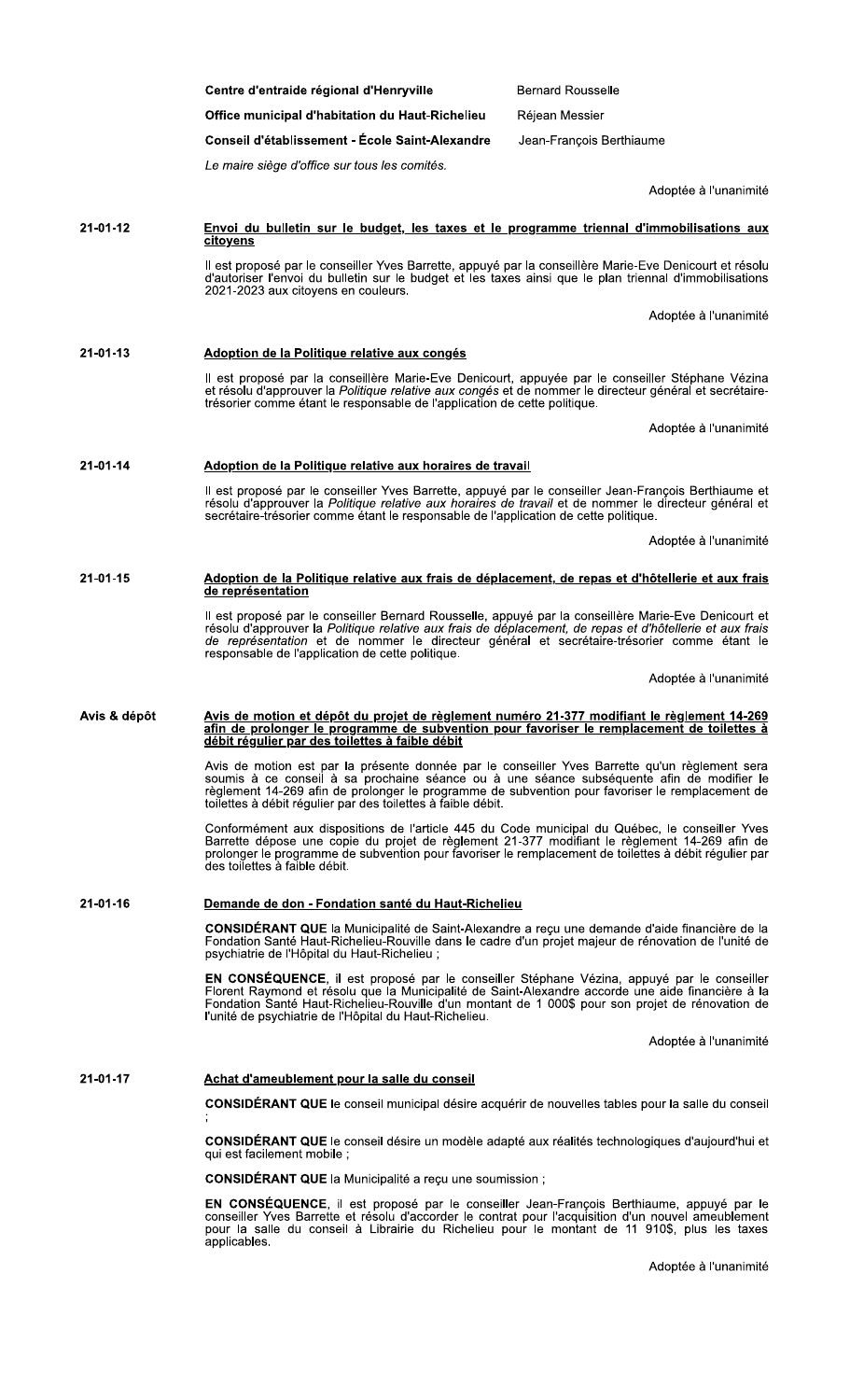### $21 - 01 - 18$ Achat de nouvelles tablettes pour le conseil

**CONSIDÉRANT QUE** le comité des communications et des technologies de l'information recommandent l'acquisition de nouvelles tablettes pour le conseil municipal ;

**CONSIDÉRANT QUE** le comité des communications et des technologies de l'information ont retenu<br>les tablettes Surface Pro 7 de Windows ;

CONSIDÉRANT QUE deux prix ont été demandés pour l'achat de nouvelles tablettes, de stylets, de claviers, de souris et d'étuis de protection ;

EN CONSÉQUENCE, il est proposé par le conseiller Florent Raymond, appuyé par le conseiller<br>Jean-François Berthiaume et résolu d'acheter sept tablettes Surface Pro 7 de Windows, sept stylets,<br>sept claviers, sept souris et s 820.06\$ plus les taxes applicables ainsi que les frais de recyclage.

Adoptée à l'unanimité

### 21-01-19 Entente de partage avec Saint-Sébastien - Carrières et sablières

CONSIDÉRANT QUE les Municipalités de Saint-Alexandre et de Saint-Sébastien ont convenu au<br>cours de l'année 2016 d'un partage des droits des carrières et des sablières à raison de 80% pour la<br>Municipalité de Saint-Alexandre

CONSIDÉRANT QUE par suite de l'annonce du prolongement de l'autoroute 35, la Municipalité de Saint-Sébastien souhaite revoir le partage des redevances puisque le sable nécessaire à la<br>construction de l'autoroute serait pré Sébastien:

CONSIDÉRANT QUE les deux municipalités se sont entendus pour un partage des redevances à 50% pour chaque municipalité pour la durée des travaux de l'autoroute 35 ;

CONSIDÉRANT QU'un projet d'entente intermunicipale intitulé Entente de partage d'un fonds local réservé à la réfection et à l'entretien de certaines voies publiques a été soumis aux deux municipalités ;

EN CONSÉQUENCE, il est proposé par le conseiller Stéphane Vézina, appuyé par le conseiller Jean-François Berthiaume et résolu :

D'adopter le projet d'entente intermunicipale intitulé Entente de partage d'un fonds local réservé à la réfection et à l'entretien de certaines voies publiques :

D'autoriser le maire ainsi que le directeur général et secrétaire-trésorier à signer ladite entente au<br>nom de la Municipalité de Saint-Alexandre.

Adoptée à l'unanimité

## **SÉCURITÉ PUBLIQUE**  $3<sub>1</sub>$

### 21-01-20 Service de sécurité incendie - Rapport

Il est proposé par le conseiller Jean-Francois Berthiaume, appuvé par le conseiller Florent<br>Ravmond et résolu de déposer le rapport du mois de décembre 2020 présenté par Monsieur Benoît Brodeur, directeur SSI représentant les sorties suivantes:

- 3 appels incendies
- 3 appels premiers répondants<br>1 entraide  $\bullet$
- 

# 21-01-21

CONSIDÉRANT QUE la Municipalité de Saint-Alexandre a lancé un appel d'offres pour l'acquisition<br>d'un nouveau camion autopompe pour le service d'incendie en vertu de la résolution 20-11-277 ;

CONSIDÉRANT QU'à la suite de l'appel d'offres, la Municipalité de Saint-Alexandre n'a reçu aucune soumission

CONSIDÉRANT QU'après des vérifications de la Municipalité, la complexité du devis technique était la raison la plus souvent citée ;

CONSIDÉRANT QUE la direction générale considère que la Municipalité de Saint-Alexandre possède l'ensemble des outils ainsi que l'expertise interne afin de rédiger ledit devis ;

EN CONSÉQUENCE, il est proposé par le conseiller Jean-François Berthiaume, appuyé par le conseiller Yves Barrette et résolu :

DE poursuivre la rédaction des documents d'appel d'offres à l'interne par le service d'incendie de la Municipalité de Saint-Alexandre :

DE ne pas retenir les services de monsieur Michel Maillé comme consultant pour la suite du<br>processus d'appel d'offres de la municipalité de Saint-Alexandre.

Adoptée à l'unanimité

# 21-01-22 Embauche d'un consultant pour assistance dans le cadre de l'acquisition d'un nouveau camion autopompe d'incendie

Fin de mandat pour consultation du camion autopompe d'incendie

CONSIDÉRANT QUE la Municipalité de Saint-Alexandre entrera prochainement dans un nouveau processus d'appel d'offres pour l'acquisition d'un nouveau camion autopompe pour son service de sécurité incendie :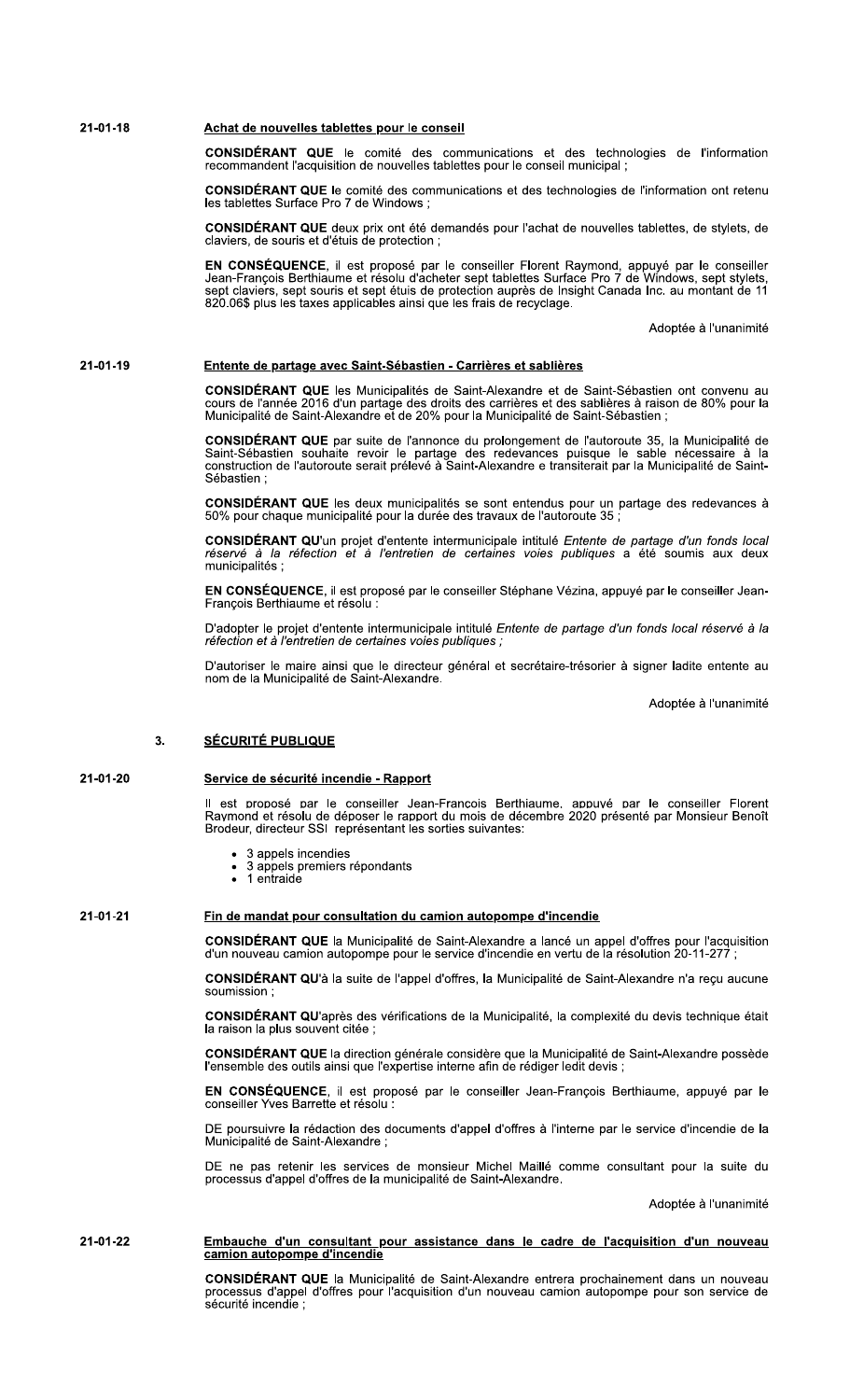CONSIDÉRANT QUE la Municipalité de Saint-Alexandre a décidé de procéder à l'interne pour la rédaction des documents d'appels d'offres ;

CONSIDÉRANT QUE la Municipalité de Saint-Alexandre pourrait avoir besoin d'assistance pour<br>évaluer les soumissions ainsi qu'évaluer le camion autopompe d'incendie avant le paiement dudit camion:

EN CONSÉQUENCE, il est proposé par la conseillère Marie-Eve Denicourt, appuyée par le conseiller Jean-François Berthiaume et résolu :

DE retenir les services de monsieur Ghyslain Robert, consultant en sécurité incendie, au tarif horaire de 45\$ par heure;

D'autoriser monsieur Benoit Brodeur, directeur du service incendie de Saint-Alexandre, à utiliser au besoin les services de monsieur Robert lorsqu'il le jugera nécessaire.

Adoptée à l'unanimité

## $\overline{\mathbf{4}}$ . **TRANSPORT**

## 5. **HYGIÈNE DU MILIEU**

# 21-01-23

# Octroi de contrat pour le nettoyage des puits d'approvisionnement en eau potable

CONSIDÉRANT QUE la municipalité a effectuée un processus d'appel d'offres sur invitation auprès de trois soumissionnaires différents:

CONSIDÉRANT QU'à l'ouverture des soumissions le jeudi 17 décembre 2020 à 10 h 01 la municipalité n'a reçu qu'une seule soumission;

EN CONSÉQUENCE, il est proposé par le conseiller Bernard Rousselle, appuyé par le conseiller<br>Stéphane Vézina et résolu d'accepter l'offre de service pour le nettoyage des Puits<br>d'approvisionnement en eau potable à R.J. Lév taxes incluses.

Adoptée à l'unanimité

### 6. **SANTÉ ET BIEN-ÊTRE**

# <u>AMÉNAGEMENT, URBANISME ET DÉVELOPPEMENT</u> 7.

# Service de l'urbanisme - Rapport

Le rapport des permis du mois de décembre, émis par Louise Nadeau, inspectrice, totalisant sept (7) permis est déposé, ainsi que le résumé des permis pour l'année complète 2020.

#### 21-01-24 Offre de services - Soutien technique en urbanisme pour l'année 2021

Il est proposé par le conseiller Yves Barrette, appuyé par le conseiller Florent Raymond et résolu d'accepter l'offre de services de monsieur Philippe Meunier, urbaniste, pour le service de soutien technique en matière d'u

Adoptée à l'unanimité

# 21-01-25 Annulation de constats d'infraction

Il est proposé par la conseillère Marie-Eve Denicourt, appuyée par le conseiller Stéphane Vézina et<br>résolu d'annuler les constats d'infraction émis par les municipalités qui visent les constats d'infraction<br>CAE201924, CAE2 CAE201950 et CAE201961 qui visent le lot 4 389 980.

Adoptée à l'unanimité

### 8. **LOISIRS ET CULTURE**

# Rapport du département de loisirs, de communications et de culture

Dépôt du rapport du Service des loisirs, culture et communications présenté par la directrice madame Odile Gauvin.

## 21-01-26 Offre de service - projet patrimonial Ancienne gare de Saint-Alexandre

**CONSIDÉRANT QUE** la Municipalité de Saint-Alexandre a fait une demande d'aide financière pour un projet patrimonial sur l'ancienne gare de Saint-Alexandre à la MRC du Haut-Richelieu de 9 500\$, conformément à la résolution

CONSIDÉRANT QUE lors de l'assemblée du conseil de la MRC du Haut-Richelieu tenue le 25 novembre 2020, l'aide financière demandée par le Municipalité de Saint-Alexandre de 9 500\$ a été<br>accordée conformément à la résolution 16062-20 ;

CONSIDÉRANT QUE la Municipalité de Saint-Alexandre a reçu l'offre de services de madame Estelle Poirier-Vannier, consultante en muséologie et experte en patrimoine, pour le projet patrimonial de l'ancienne gare de Saint-Alexandre ;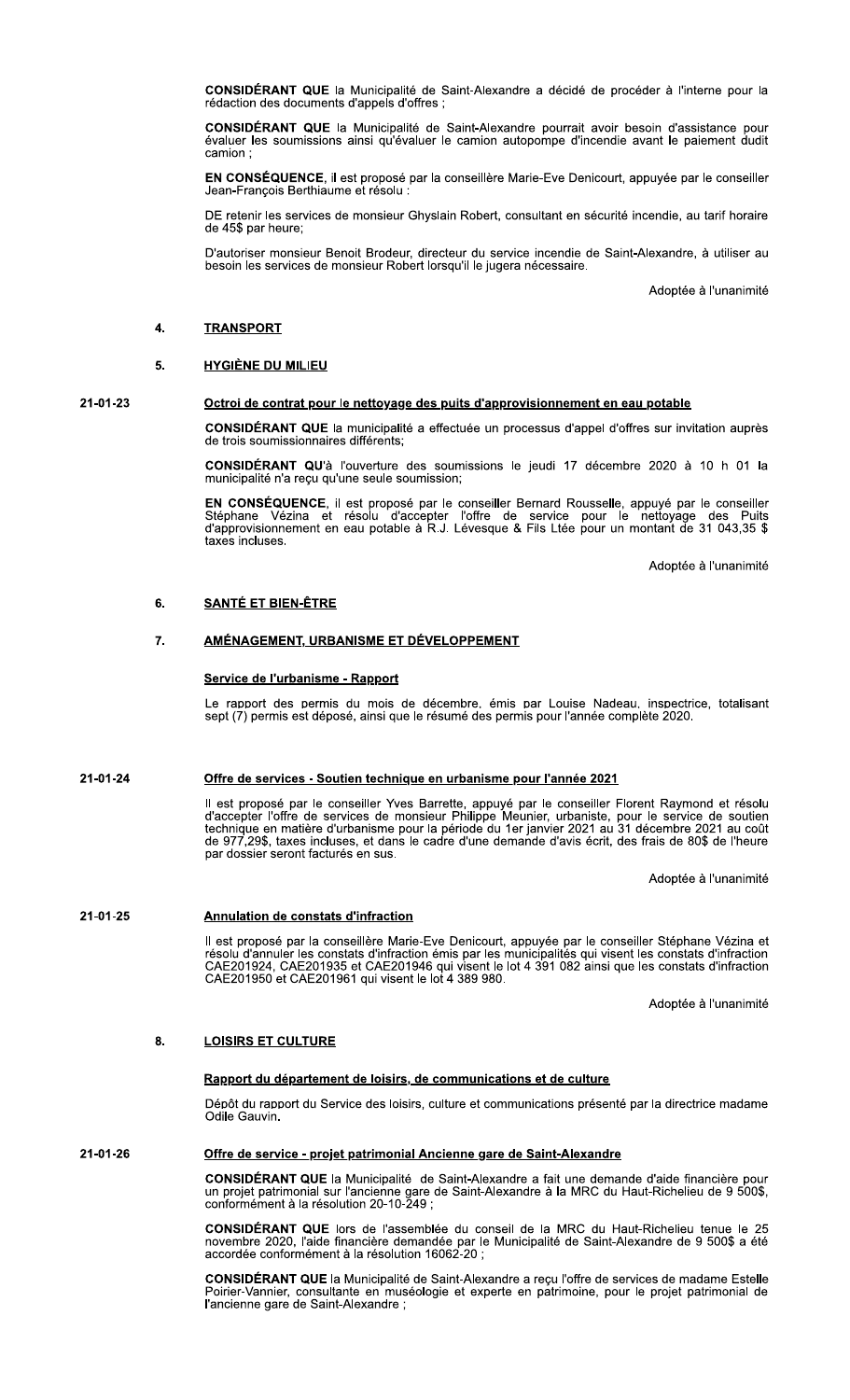EN CONSÉQUENCE, il est proposé par le conseiller Yves Barrette, appuyé par la conseillère Marie-Eve Denicourt et résolu d'accepter l'offre de service de madame Estelle Poirier-Vannier pour le projet<br>patrimonial de l'ancienne gare de Saint-Alexandre pour le montant de 10 000\$, plus les taxes applicables.

Adoptée à l'unanimité

21-01-27

# Projet d'affichage régional - programmation culturelle / carrefours culturels

CONSIDÉRANT QUE l'objectif 1,3 de l'entente de développement culturel se libelle comme suit : « Soutien à la réalisation d'une programmation en réseau l'concertation entre les communautés en faveur d'initiatives communes qui font appel à la contribution des ressources culturelles régionales »;

CONSIDÉRANT QUE dans le cadre de l'objectif 1,3 de l'entente de développement culturel, les<br>carrefours culturels ont développé un projet visant à doter chacune des 13 municipalités de la ruralité<br>d'une borne iPad ou d'un t programmation culturelle de toute la région via un logiciel de programmation en ligne;

**CONSIDÉRANT QUE** ce projet s'inscrit en complémentarité aux démarches d'animation culturelle émanant des carrefours culturels répartis sur votre territoire;

CONSIDÉRANT QUE cette action vise la communication avec le public, la promotion des activités culturelles, un meilleur rayonnement à la culture sur l'ensemble du territoire et qu'il s'agit d'une action qui présente un certain intérêt;

CONSIDÉRANT QUE le ministère a déjà accepté, via l'entente de développement culturel, de subventionner tous les frais de base du projet d'affichage régionale pour un montant total de 15 210,83\$ (taxes incluses), incluant :

- o L'achat de 11 téléviseurs et supprts muraux, ainsi que de 2 tablettes numériques et
- supports pour chacun des 13 carrefours culturels. (7637,45\$ +tx)<br>L'installatin des lecteurs numériques (incluant la configuration et la mise en place du  $\circ$ Dogiciel de programmation sur le réseau) dans chacune des 13 municipalités<br>(4550\$+tx + les déplacements)
- La frmation pour la programmation des visuels via le logiciel pour les 13 ressources<br>La frmation pour la programmation des visuels via le logiciel pour les 13 ressources

CONSIDÉRANT QUE le ministère nous encourage toutefois à mettre en œuvre des stratégies pour nous assurer que ces dispositifs soient véritablement utilisés et qu'ils soient spécifiquement voués à la diffusion culturelle:

CONSIDÉRANT QU'à la suite de la formation, chacun des usagers sera capable d'utiliser le logiciel de programmation pour y programmer des visuels;

CONSIDÉRANT QUE les carrefours culturels ont déjà planifié créer un sous-comité pour s'assurer de répertorier l'offre culturelle régionale et s'assurer de l'affichage sur l'ensemble des 13 diffuseurs via le logiciel de pro

CONSIDÉRANT QUE le logiciel de programmation en ligne permet qu'un seul ou plusieurs utilisateurs affichent du contenu uniformisé sur tous les 13 différents diffuseurs de manière simultanée:

CONSIDÉRANT QUE chacune des municipalités pourra également utiliser le logiciel pour y ajouter du contenu de manière individuelle en plus du contenu régional;

CONSIDÉRANT QUE cette méthode permettra aux ressources des loisirs ou de la culture de sauver<br>du temps, car ils pourront actualiser le contenu plus régulièrement et facilement, et ce à distance via leur ordinateur;

CONSIDÉRANT QUE la municipalité décide de ne plus ou pas payer la licence mensuelle d'utilisation du lecteur numérique et du logiciel de programmation, qui inclut le support technique, elle pourra<br>quand même conserver le téléviseur ou ipad, pour y diffuser du contenu. Cependant, elle devra<br>s'occuper elle-même de la dif lecteur numérique dans l'optique où la municipalité déciderait éventuellement de payer les frais mensuels et utiliser le logiciel de programmation.

EN CONSÉQUENCE, sur la proposition de appuyé par , il est proposé par le conseiller Bernard<br>Rousselle, appuyé par le conseiller Florent Raymond et résolu que la municipalité s'engage à payer<br>les coûts récurrents annuels de service de diffusion régionale des événements culturels.

Adoptée à l'unanimité

### 21-01-28 Demandes d'aide financière - Programme En Montérégie, on bouge!

Il est proposé par la conseillère Marie-Eve Denicourt, appuyée par le conseiller Jean-François<br>Berthiaume et résolu d'autoriser madame Odile Gauvin, directrice des loisirs, de la culture et des<br>communications, a entreprend Montérégie, on bouge!» pour l'achat de matériels et de jeux pour le parc, afin d'inciter la population à<br>bouger, ainsi qu'une fontaine d'eau avec remplissage de bouteille réutilisable.

Adoptée à l'unanimité

### 21-01-29 Achat d'un projecteur et d'un écran pour le Pavillon des loisirs

CONSIDÉRANT QUE la Municipalité de Saint-Alexandre a la volonté d'acheter un projecteur et un écran de projection pour le Pavillon des loisirs ;

CONSIDÉRANT QUE la Municipalité de Saint-Alexandre a demandé deux soumissions pour le projet

EN CONSÉQUENCE, il est proposé par le conseiller Yves Barrette, appuyé par le conseiller<br>Stéphane Vézina et résolu de procéder à l'achat d'un projecteur et d'un écran de projection pour le